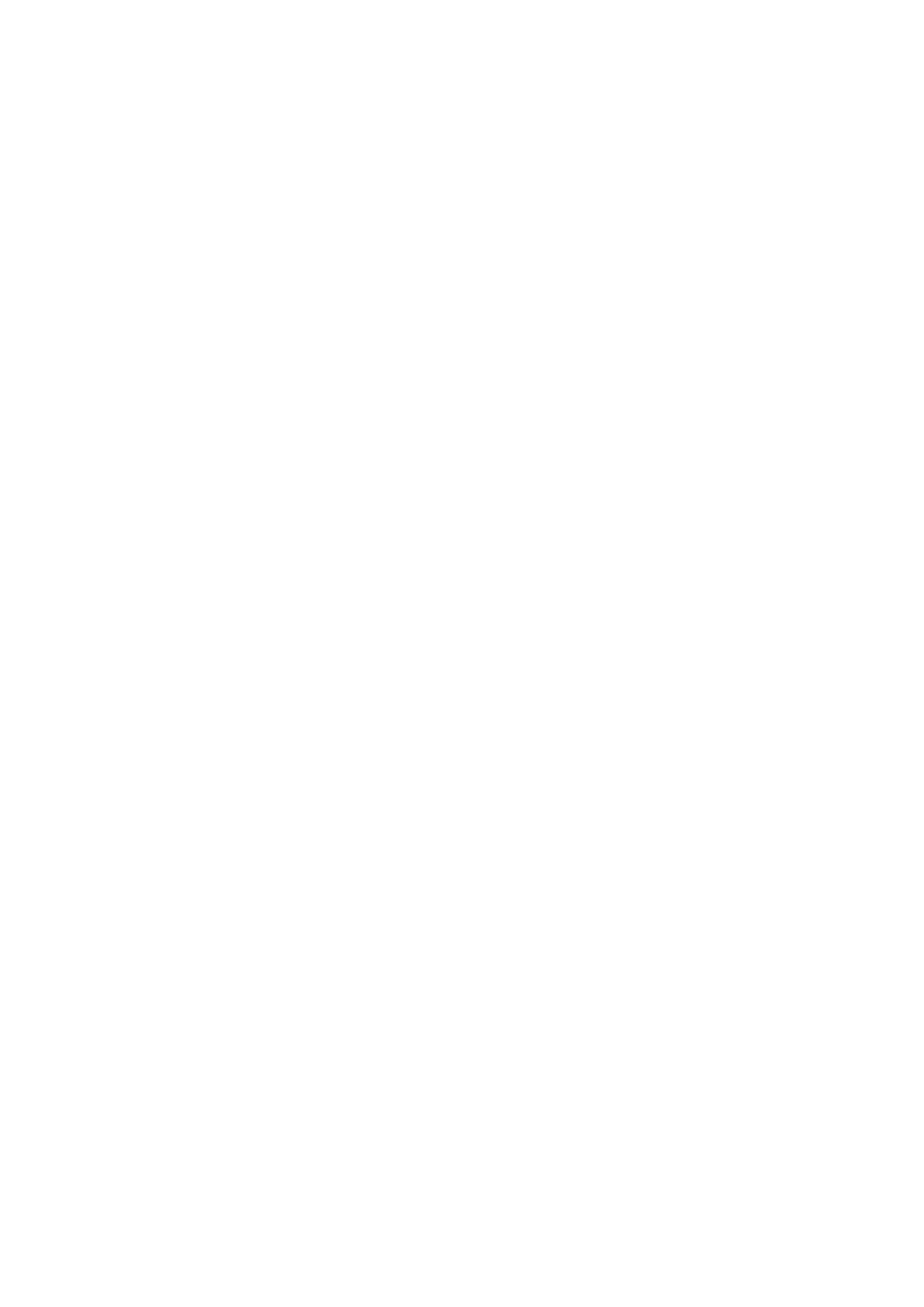#### **Introduction**

The 25th Conference of the OIE Regional Commission for the Americas was initially planned from 21 to 25 September 2020, in Cusco, Peru. However, due to the persistence of the COVID-19 pandemic crisis, the OIE Council, following an extraordinary meeting held in June 2020, decided to adapt the Conference into a virtual format. Thus, the 25th Conference of the OIE Regional Commission for the Americas was held on 22 and 23 September, by videoconference (via Zoom) from 10: 00 a.m. to 1:00 p.m. (Buenos Aires time).

A total of 226 participants, including Dr Mark Schipp, President of the OIE World Assembly of Delegates, OIE Delegates and/or representatives from 30 Members and senior officers from 16 regional and international organisations, attended the Conference. In addition, representatives of the private sector as well as private veterinary organisations from the region were present.

Members of the OIE Reginal Commission for the Americas: Argentina, Bahamas, Barbados, Belize, Bolivia, Brazil, Canada, Colombia, Costa Rica, Cuba, Curazao, Chile, Dominican (Rep.), Ecuador, El Salvador, France, Guyana, Haiti, Honduras, Jamaica, Mexico, Nicaragua, Panama, Paraguay, Peru, Saint Lucia, Surinam, Trinidad y Tobago, United States of Americas, and Uruguay.

International/regional organisations: ALA<sup>1</sup>, CaribVET<sup>2</sup>, CARICOM<sup>3</sup>, CVP<sup>4</sup>, EC<sup>5</sup>, FAO<sup>6</sup>, FARM<sup>7</sup>, ICFAW<sup>8</sup>, IDB<sup>9</sup>, IICA<sup>10</sup>, OIPORC<sup>11</sup>, OIRSA<sup>12</sup>, PAHO/WHO PANAFTOSA<sup>13</sup>, PANVET<sup>14</sup>, PROCISUR<sup>15</sup> and SG-CAN<sup>16</sup>

Also present on behalf of the OIE were: Dr Monique Eloit, OIE Director General; Dr Jean-Philippe Dop, Deputy Director General "Institutional Affairs and Regional Activities"; Dr Montserrat Arroyo, Head of the OIE Regional Activities Department; Dr Luis Barcos, OIE Regional Representative for the Americas; and Dr Catya Martinez, OIE Sub-Regional Representative for Central America. Participating in the Conference as facilitators were: Dr Budimir Plavšić, OIE Regional Representative in Moscow; Dr Roberto Balbo, OIE Sub-Regional Representative in Brussels; and Dr Karim Tounkara, OIE Regional Representative for Africa. Technical and administrative team members from both OIE Headquarters and the OIE regional offices in the Americas also took part in the event.

<sup>3</sup> CARICOM: Caribbean Community

- <sup>5</sup> EC: European Commission
- <sup>6</sup> FAO: Food and Agriculture Organization of the United Nations
- <sup>7</sup> FARM: Federation of Rural Associations of MERCOSUR
- 8 ICFAW: International Coalition for Farm Animal Welfare
- $\alpha$ IDB: Inter-American Development Bank
- <sup>10</sup> IICA: Inter-American Institute for Cooperation on Agriculture
- <sup>11</sup> OIPORC: Ibero-American Pig Farmers' Organisation
- <sup>12</sup> OIRSA: *Organismo Internacional Regional de Sanidad Agropecuaria*
- <sup>13</sup> PAHO/WHO: Pan American Health Organization/World Health Organization PANAFTOSA: Pan American Foot and Mouth Disease Center
- <sup>14</sup> PANVET: Pan American Association of Veterinary Sciences
- <sup>15</sup> PROCISUR: Cooperative Programme for Agrifood and Agroindustrial Technology Development in the Southern Cone
- <sup>16</sup> SG-CAN: General Secretariat of the Andean Community

ALA: Latin American Poultry Association

<sup>2</sup> CaribVET: Caribbean Animal Health Network

<sup>4</sup> CVP: Permanent Veterinary Committee of the Southern Cone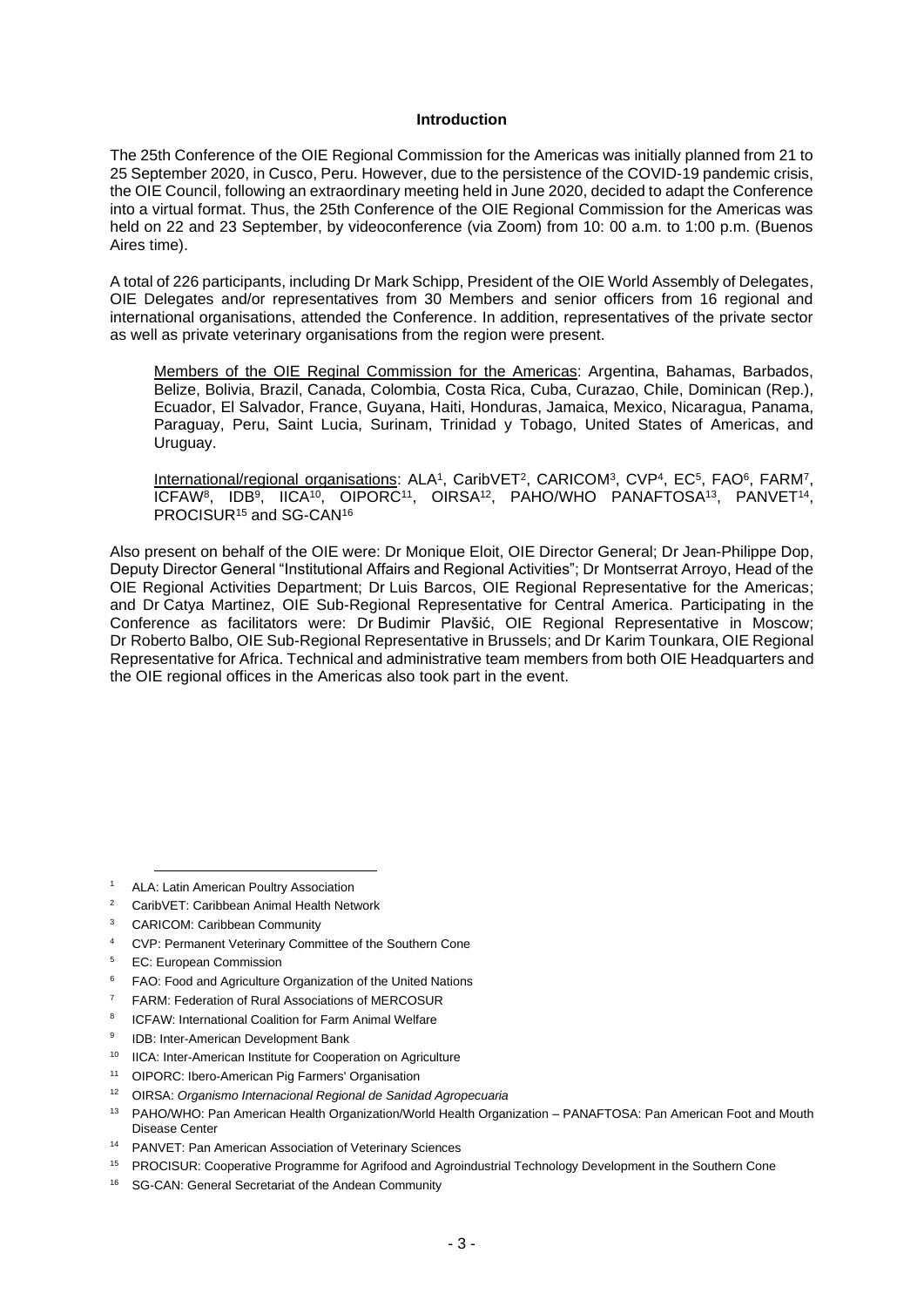#### **Welcome addresses**

Dr Mark Schipp, Delegate of Australia to the OIE and President of the OIE World Assembly of Delegates, and Dr Mark Trotman, Delegate of Barbados to the OIE and President of the OIE Regional Commission for the Americas, welcomed the participants.

# **SESSION 1: IMPACTS AND LESSONS OF THE COVID-19 PANDEMIC**

# *OIE strategy and the COVID-19 pandemic – the wider picture*

#### **Challenges for the development and implementation of the 7th OIE Strategic Plan in the post-pandemic world of COVID-19**

Dr Monique Eloit, OIE Director General, outlined the 7th Strategic Plan and informed participants about the adaptations that would be made to the Plan in order to meet the challenges of the "new world". She also explained how the OIE saw the planning and implementation of its activities for the coming five years, emphasising the following aspects:

- The next OIE Strategic Plan will differ significantly from the previous ones because its development process was more inclusive, involving Members, partners and OIE staff. Also, the 7th Strategic Plan promotes an Organisation that is more committed to explicitly stated values and guiding principles but, above all, rather than just updating the 6th Strategic Plan, the 7th Plan aims to create fresh momentum to continue building an Organisation ready to meet current and future challenges.
- As the new plan is less technical than the previous ones, it is also accessible to ministers, decision-makers and a variety of partners, including resources partners. This is in line with the OIE's active participation in political forums, such as the G7, the G20 and other high-level ministerial meetings.
- The Plan has five main objectives: (1) scientific expertise; (2) transformation towards a digital model, with a data management strategy; (3) respond to the needs of Members; (4) foster close collaboration with partners; and (5) ensure efficiency and agility thanks to the application of modern processes and tools.
- The challenge posed by the COVID-19 pandemic has highlighted, once again, the need for more scientific expertise, in particular for assessing risks at the human/animal/environment interface, as well as the importance of strengthening existing agreements or establishing new agreements with key partners to be able to work actively and in coordination for the common good.
- The need to exchange more data/more sophisticated data with as many partners as possible, as well as the new ways of working (namely teleworking and virtual meetings), reinforce the relevance of the OIE's commitment to a digital transformation of the Organisation.
- The 7th Strategic Plan, as proposed to the Membership, is still relevant. However, the prioritisation of these five strategic objectives – or, in other words, the speed of their respective implementation − will differ from what was envisaged one year ago. Undoubtedly, digital transformation is the most urgent objective, and success in implementing the other four objectives is highly dependent on the OIE's ability to accelerate digital transformation.
- At the same time, other objectives should also be addressed, including: expanding and strengthening wildlife expertise; ensuring the relevance of OIE programmes for its Members based on the current context, for which the OIE Training Platform is a crucial tool; and adjusting the partnership strategy, including revitalising some of the existing partnership agreements, in particular with organisations involved in wildlife or environmental issues. The partnership with WHO must also be strengthened, which is key to future discussions on the global governance of any future health crises. Also, the OIE's internal processes must be modernised, which is one of the components of the Organisation's digital transformation.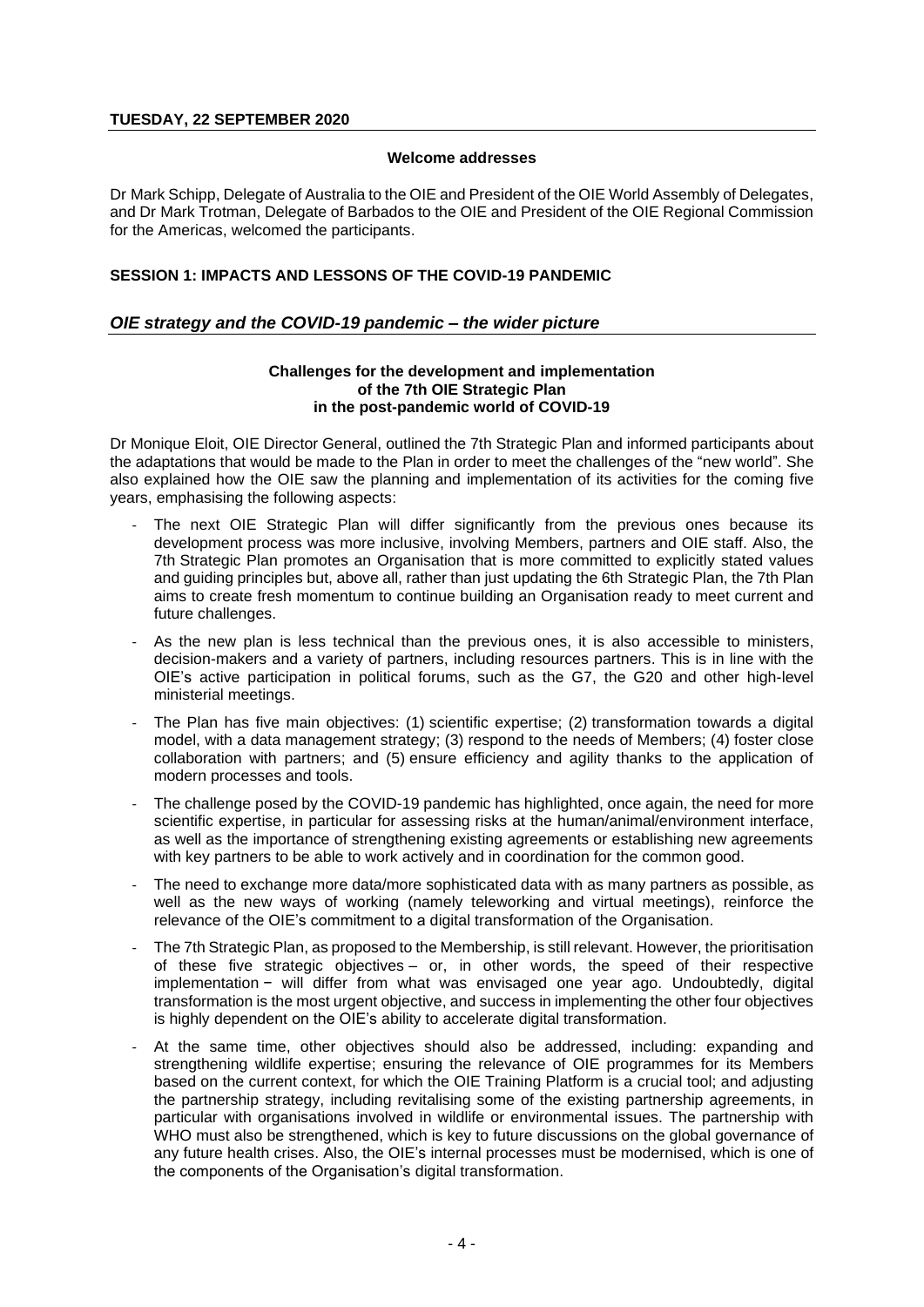- Finally, the challenge posed by the COVID-19 pandemic involves prioritising such areas as the management of animal health information systems, which will call for optimisation of the way in which the OIE manages its global and regional actions for the benefit of its Members.
- The implementation of all these activities in response to the new challenges will have a major impact, which Members must understand and accept, namely: OIE staff will not be able to dedicate the same amount of time to "business as usual", as it will need to focus on all the changes that must be undertaken, and traditional activities are likely to be reduced in order to concentrate temporarily on new areas, such as wildlife, emergency preparedness and response, and data management. The priority for recruitments will be given to digital transformation, in particular thanks to the money saved from holding fewer meetings in 2020.

#### **Adaptation of the activities of the OIE Regional Commission for the Americas during the COVID-19 pandemic, lessons learned and future proposals on the functioning of the OIE in crisis situations**

Dr Mark Trotman, President of the OIE Regional Commission for the Americas and Delegate of Barbados to the OIE, described how the Regional Commission's activities had been coordinated during the pandemic and its interaction with the Delegates in the Americas. He also presented proposals for future work based on the lessons learned. These included the follow-up of activities through virtual meetings and adaptation to electronic media, pursuing a more participatory and inclusive approach for Members and other stakeholders. He pointed out that the Americas Region, with the support of the Regional Representation, had been working virtually for 15 years and therefore already had extensive experience in this area.

Based on the presentations by the Director General and the President of the Regional Commission, seven working groups were organised to discuss in detail how the pandemic was impacting on the OIE's work.

Following the group discussions and the comments expressed through online chat in these working groups, the Regional Commission took note of the following:

- Emphasis was placed on the great value of the OIE's official communications and link-up with other organisations, and its appropriate use of electronic media.
- The OIE has succeeded in using virtual tools to strengthen the relationship and cooperation between Veterinary Services, including facilitating direct communication with experts in real time.
- The virtual meetings have allowed broader participation of the staff of Veterinary Services and OIE partners in the different meetings.
- In general, the Region has succeeded in prioritising activities to ensure ongoing animal health management and export certification during the crisis.
- Stress was placed on the importance of interdisciplinary work and close communication with the different actors, including the production sector.
- Stress was placed on the important role of science and the need to allocate resources to it, including resources for strengthening the structures of veterinary laboratories and quarantine facilities.
- The concept of biosecurity, which is widely known, promoted and applied in animal health, has become relevant for the public as a whole.
- While a few countries highlighted joint work between the public health and animal health sectors, many pointed to lack of cooperation or implementation of the "One Health" concept. The pandemic has demonstrated the need for many countries to incorporate not only veterinarians but also environmental, ecosystem and social science professionals into their animal health teams as an integral part of a whole.
- The pandemic has underlined the great usefulness of electronic certification, which is a major opportunity for the OIE to provide its Members with further guidelines on the matter.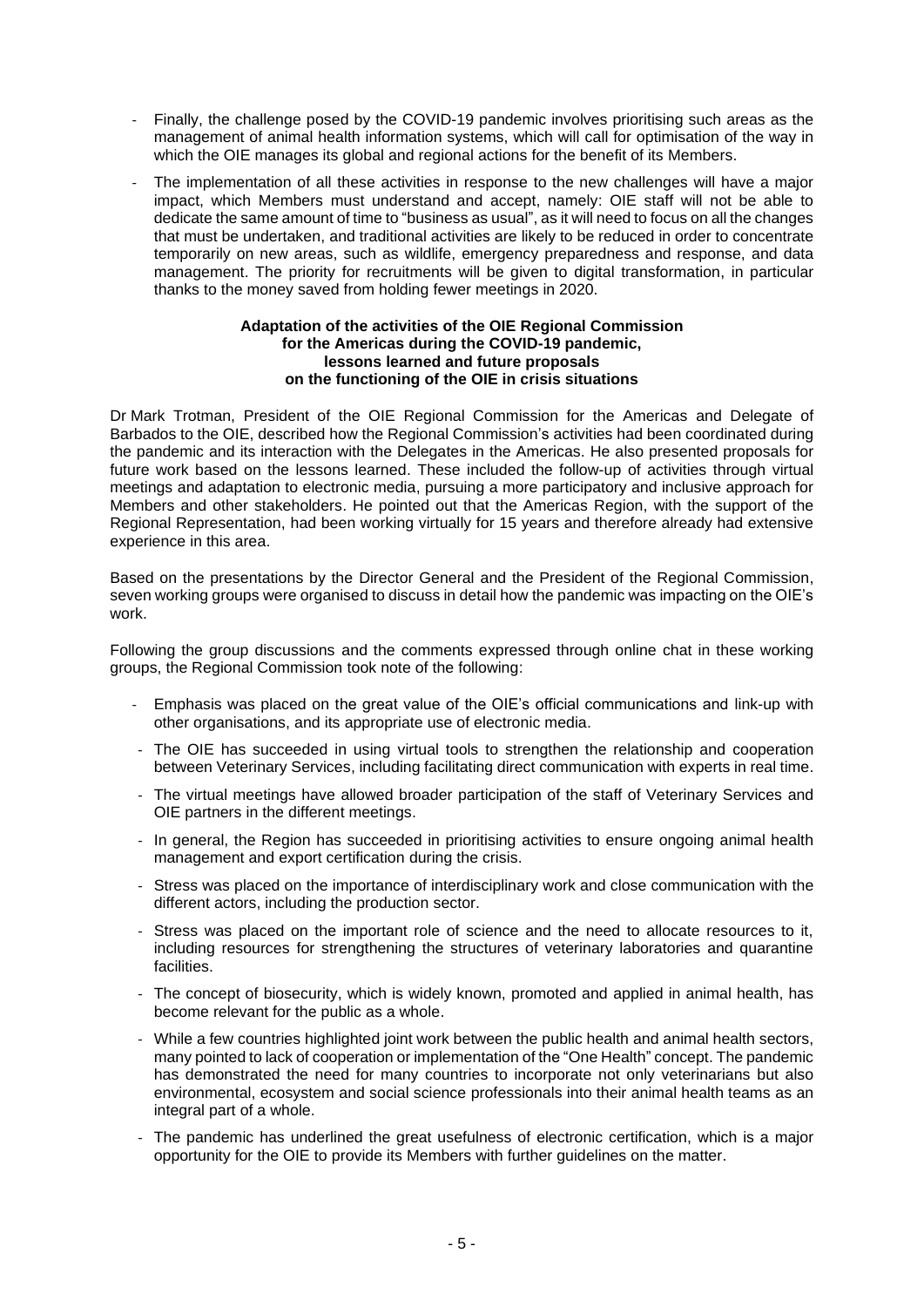- It is vital for the OIE to continue to promote the "One Health" concept and to support its Members in carrying out actions to facilitate joint work between the public health and animal health sectors.
- The Members asked the OIE to consider the possibility of issuing recommendations on contingency management by livestock personnel.
- It was also suggested that the OIE consider the possibility of increasing the use of new technologies, adapting OIE proceedings to a virtual format, and even consider conducting field missions remotely, where possible.

# *The pandemic and the Veterinary Services – country lessons*

#### **Country insights and lessons: How Veterinary Services are managing the COVID-19 crisis: surveillance, international certification for trade, and evolution of trade in animal products during the pandemic**

The Delegates of Peru, Cuba, El Salvador, the United States of America and Uruguay presented a summary of their experiences and lessons learned on providing Veterinary Services during the pandemic, including reflections on best practices.

Following the presentations, the participants broke into seven working groups, which enabled the Regional Commission to highlight the following:

- The Veterinary Services have demonstrated good adaptability and resilience to the crisis, prioritising animal health and food safety actions and preserving biosecurity and the working conditions of their staff.
- With regard to certification systems, the countries highlighted their adaptation to electronic media to cope with the crisis. At the same time, they noted that national legislation would need to be adapted in this regard in the future. They mentioned that it would be important to involve the private sector in this. Lastly, they stressed the key role that the OIE could play in providing guidelines on the matter.
- Emphasis was placed on collaboration between Veterinary Services and public health agencies in the countries and, in some cases, the key role of veterinary laboratories. The view was expressed that further progress was needed on cross-sector collaboration to ensure a true "One Health" approach.
- The Veterinary Services have adapted their work to a blended system of working at home and working in the office, as well as adapting the use of field and border management measures in response to demand.
- The digitisation of activities, the capabilities of the different digital platforms, the use of technology tools and the implementation of veterinary information systems posed a challenge for several countries.
- When considering the impact of the COVID-19 crisis on activities and ways of working, it is not just the challenges of digitisation and electronic certification that should be taken into account; it is also very important to highlight the impact on interpersonal relationships, which could greatly affect future professional relationships.
- As trust between Veterinary Services around the world is based clearly on interpersonal relationships, reflection is needed on how to continue working as a team, not only in terms of replacing the General Session or the Regional and Global Conferences with virtual meetings but also how to continue developing and preserving professional networks, as well as how to maintain close contact between the Delegates. If the virtual world continues over the coming years and new Delegates begin to take over, rethinking of how to forge, maintain and strengthen ties with colleagues in a virtual world is required.
- Government support for Veterinary Services is key to ensuring the proper provision of services, especially in times of crisis.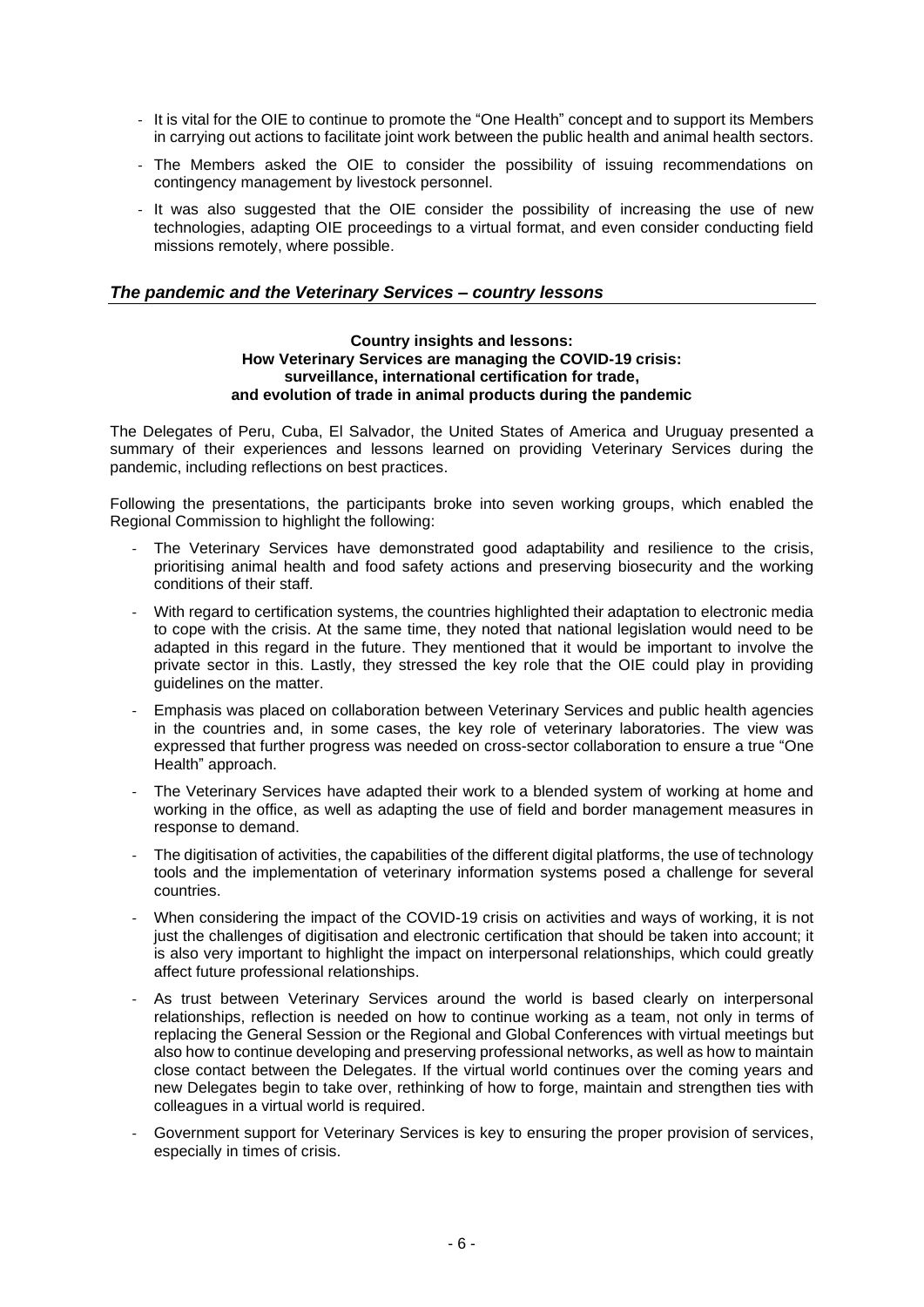# **OIE strategy to reduce risk and future disease spillover events (wildlife health management)**

Mr François Diaz, Chargé de mission of the OIE Preparedness and Resilience Department, explained the importance of wildlife health management, the key issues and challenges for Veterinary Services in this field, as well as the emerging directions and priorities for the OIE.

The presentation served as a short discussion starter for the subsequent working group, in which the Regional Commission highlighted the following:

- The OIE's ongoing actions in this area are relevant, given that the interaction between domestic animals, wildlife and human beings, in a context of climate change and deforestation, is related directly to the emergence of diseases.
- From the Veterinary Services' standpoint, it is necessary to enhance wildlife disease surveillance and diagnostic capabilities and actions, given the fundamental role of wildlife as a reservoir and in disease transmission. One of the elements on which these capabilities and actions rely is highquality disease notification by Members in order to provide useful information to systems for the prevention, detection and early warning of disease emergence events.
- Actions in the field of wildlife health management call for an interdisciplinary and comprehensive approach linking the wildlife sectors with those of the environment and animal health in general.
- Apart from the need to update national legislation or develop a regulatory framework to consider wildlife health management, cultural elements should also be taken into account, such as subsistence hunting preferences or habits posing a risk to public health. Training and education in risk communication will therefore be required.
- Wildlife is a potential vector for the introduction of diseases. The OIE should consider the issue of ornamental aquatic species, in order to coordinate non-invasive actions and technical procedures when taking samples for diagnostic laboratory analysis.
- As lack of knowledge about circulating pathogens in wildlife is a major challenge, it would be useful and extremely worthwhile to consider a centralised international information bank.
- In some cases, wildlife is outside the surveillance and management of traditional Veterinary Services, making monitoring and control difficult, not to mention the aggravating factor of illegal trade, which poses a great risk. It would be useful for the OIE to consider bringing together all stakeholders, including high-level authorities, to discuss the importance of good wildlife management to ensure human and animal health.
- The current COVID-19 crisis, which has not really been a crisis of direct concern to the Veterinary Services, except in a few countries and, occasionally, when veterinary laboratories have been required to provide some kind of support, should spur us to reflect on the future and on the potential risk that the next crisis will be a zoonosis and that the Veterinary Services will indeed be impacted, not only by changes in working conditions but also by the need to manage the situation optimally. So, now is the time to start working towards changing the perception of Veterinary Services, time to affirm that the Veterinary Services are responsible for safeguarding not only the health of commercial livestock but also that of other animal populations. In order to strengthen a cross-sector, multidisciplinary approach to wildlife health management, it is vital to change the perception of decision-makers and society about the work of Veterinary Services.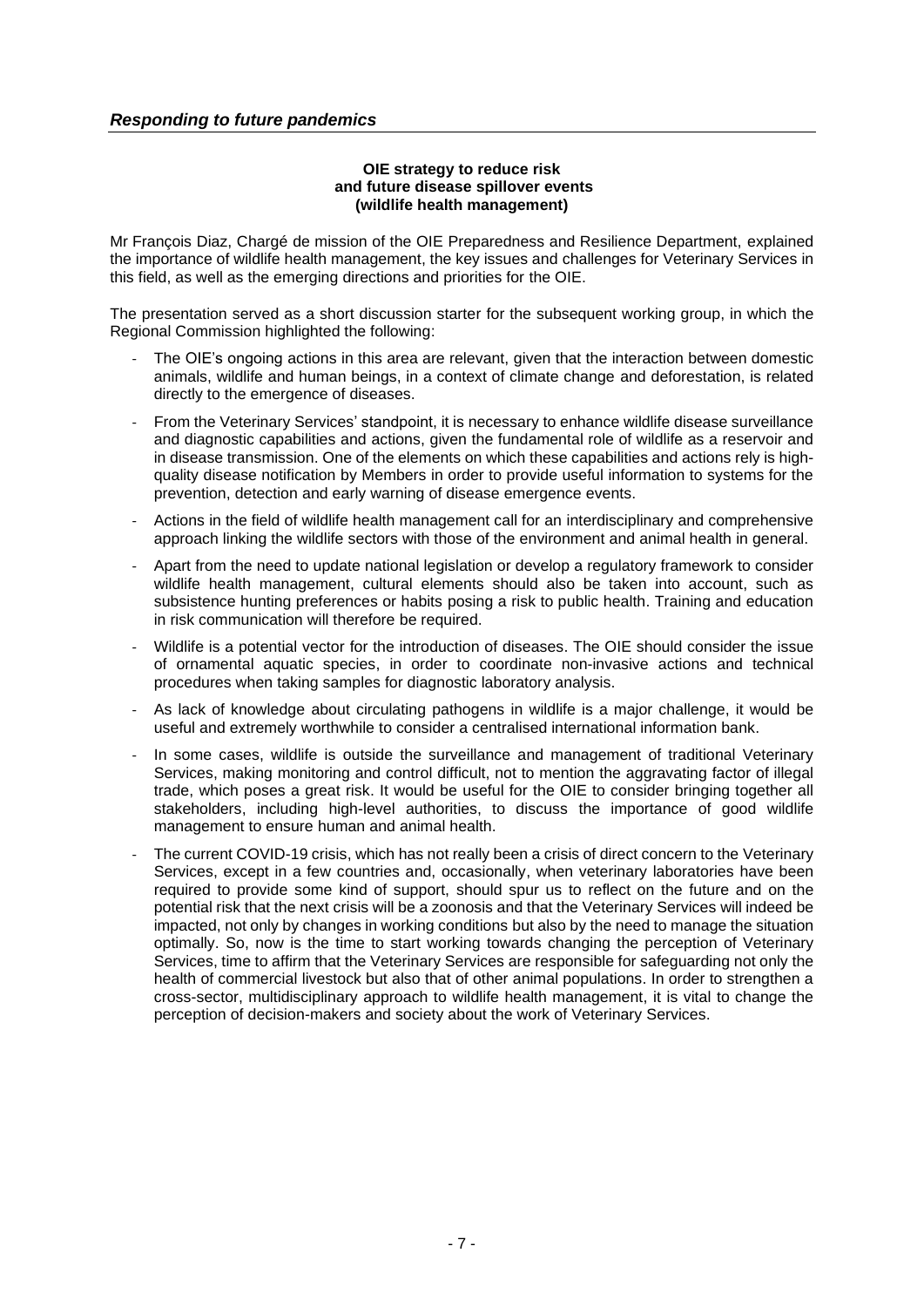#### **The potential for a longstanding and sustainable partnership under "One Health" and its impact on Member Countries. FAO, WHO and OIE actions in the framework of the COVID-19 pandemic**

Ms Tianna Brand, Advisor - Foresight OIE, gave a short introduction and illustration of how the tripartite FAO-WHO-OIE agreement could engage Veterinary Services at regional and at country levels.

Following the discussions in the different working groups and based on the comments expressed in the chat, the Regional Commission concluded that:

- Zoonotic diseases must be addressed with a "One Health" vision, which entails strengthening the regulatory framework and ensuring better inter-agency coordination between Member Countries' human and animal health authorities.
- It is essential for Members to translate the Tripartite Agreement more effectively into national action plans (at both local and country levels). For example, the working model of the Tripartite Agreement should serve as a model for countries to follow in developing formal agreements and setting priorities among the competent authorities at country level, which should result in public policies and concrete actions that make more efficient use of national resources and capabilities and take a holistic, ecosystems approach.
- Working jointly with the Pan American Health Organization (PAHO) at regional level is key to supporting the implementation of the "One Health" concept, as well as to sharing epidemiological information among those responsible for public health and animal health.
- The OIE's support in facilitating exchanges with other relevant international organisations is of great value to Members.
- Greater political commitment is needed, which calls for concrete support actions by the signatory organisations of the Tripartite Agreement. These actions should encourage national authorities to work together, recognising the advantages of this approach.
- Efficient communication actions are key to promoting a lasting and sustainable partnership under the "One Health" concept, in order to convey the message to all stakeholders, including national agencies, other regional organisations and the private sector.
- The most important thing when it comes to reinforcing the "One Health" approach at national and regional levels is to bear in mind that each and every one of the actors is responsible for taking action at their own level (local, national, regional). For some time now, the OIE has positioned itself in the global arena and, as a result, it now takes part in the major discussion forums that it had never attended in the past. This shows that it is necessary to make a decision and take action, rather than wait for others to react or take the initiative. It is important to engage proactively with key actors and communicate our point of view. For work at the national level, Members have the material that has been developed at the global level, the Tripartite Concept Note and the Memorandum of Understanding. All Members are urged to visit their countrybased WHO and FAO colleagues and to use all the material and statements that have been produced to promote the "One Health" approach.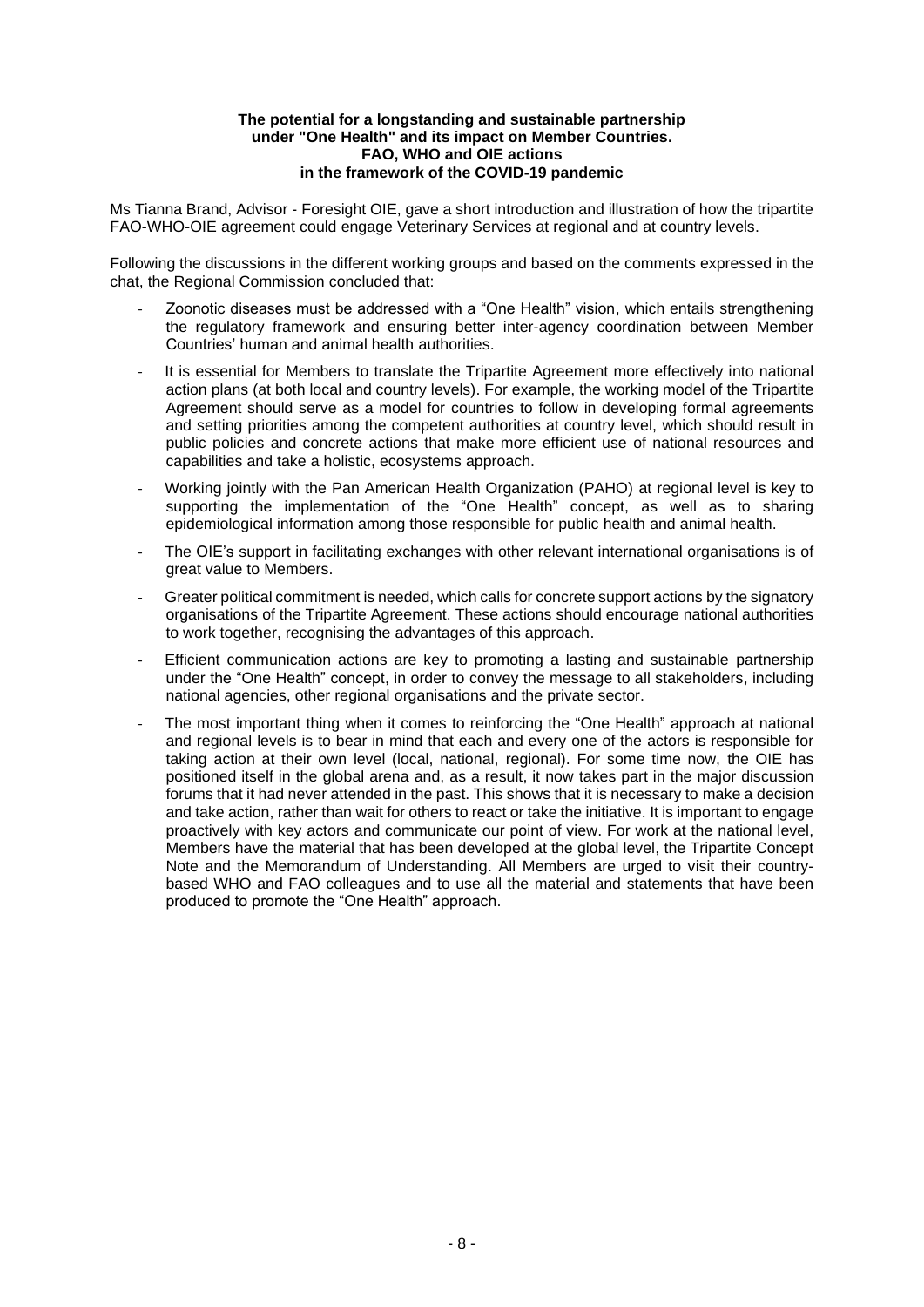# **SESSION 2: TECHNICAL TOPICS**

#### **Global Framework for the Progressive Control of Transboundary Animal Diseases (GF-TADs) / Presentation of Regional Projects: Classical Swine Fever and Avian Influenza**

Dr Jaspinder Komal, Delegate of Canada and Chair of the GF-TADs Regional Steering Committee for the Americas, presented a summary of the activities of this inter-agency collaboration framework, focusing on specific actions in the Americas for preventing the entry and spread of African swine fever (ASF), through the GF-TADs Standing Group of Experts on ASF.

Next, Mr Efraín Medina Guerra, OIRSA Executive Director, presented the proposal for the GF-TADs Standing Group of Experts on Classical Swine Fever (CSF), detailing the planning of necessary actions to improve the CSF situation, within the framework of a Continental Plan for the Eradication of CSF.

Lastly, Dr Jaime Romero Prada, Specialist in Agricultural Health and Food Safety at IICA, presented the proposal for the GF-TADs Standing Group of Experts on Avian Influenza. He also referred to the most relevant points of the Global Burden of Animal Diseases (GBADs) project, which promotes the implementation of economics tools in animal health. The aim of the GBADs initiative is to demonstrate the economic benefits of animal health objectively, as a way to improve the performance of Veterinary Services and analyse the impact of diseases, which translates into benefits for society.

Following the discussions in the different working groups and based on the comments expressed in the chat, the Regional Commission concluded that:

- Necessary actions in the Americas Region include the definition of priority transboundary diseases, in line with the recommendations of GF-TADs. This requires coordination actions, avoiding duplication of activities between the different organisations and promoting joint actions.
- Apart from the obvious benefits of coordination within the GF-TADs framework, there is a clear need for strategic plans by the Members, with defined and concrete actions and proper followup.
- Communication and dissemination of GF-TADs activities to Members and partners also need to be increased, as they are not known in many cases.
- In addition, it is necessary to continue with the international and inter-agency coordination of financial resources, to make more efficient use of resources and avoid duplication of actions.

#### **Antimicrobial Resistance and its Impact on Trade**

Dr María Mesplet, Project Officer from the OIE Regional Representation for the Americas, presented the antimicrobial resistance (AMR) activities conducted in the Americas, highlighting inter-agency collaboration, which includes the Tripartite and other regional organisations. She presented the most relevant points of the European Union-funded project "Working together to fight Antimicrobial Resistance", in which seven Members in the Region are participating, and detailed the forthcoming activities under this project.

Next, Dr Koen Van-Dyck, Head of Unit for Bilateral International Relations at the European Union, gave an overview of the three pillars of the 2017 European One Health Action Plan against Antimicrobial Resistance and the objectives of the project "Working together to fight Antimicrobial Resistance". He went on to describe the European Union's Farm to Fork Strategy and its scope with respect to veterinary medicines and AMR, referring to the equivalence of requirements for European Union Member States and their supplying countries, especially as regards to restrictions and prohibitions on the use of antimicrobials.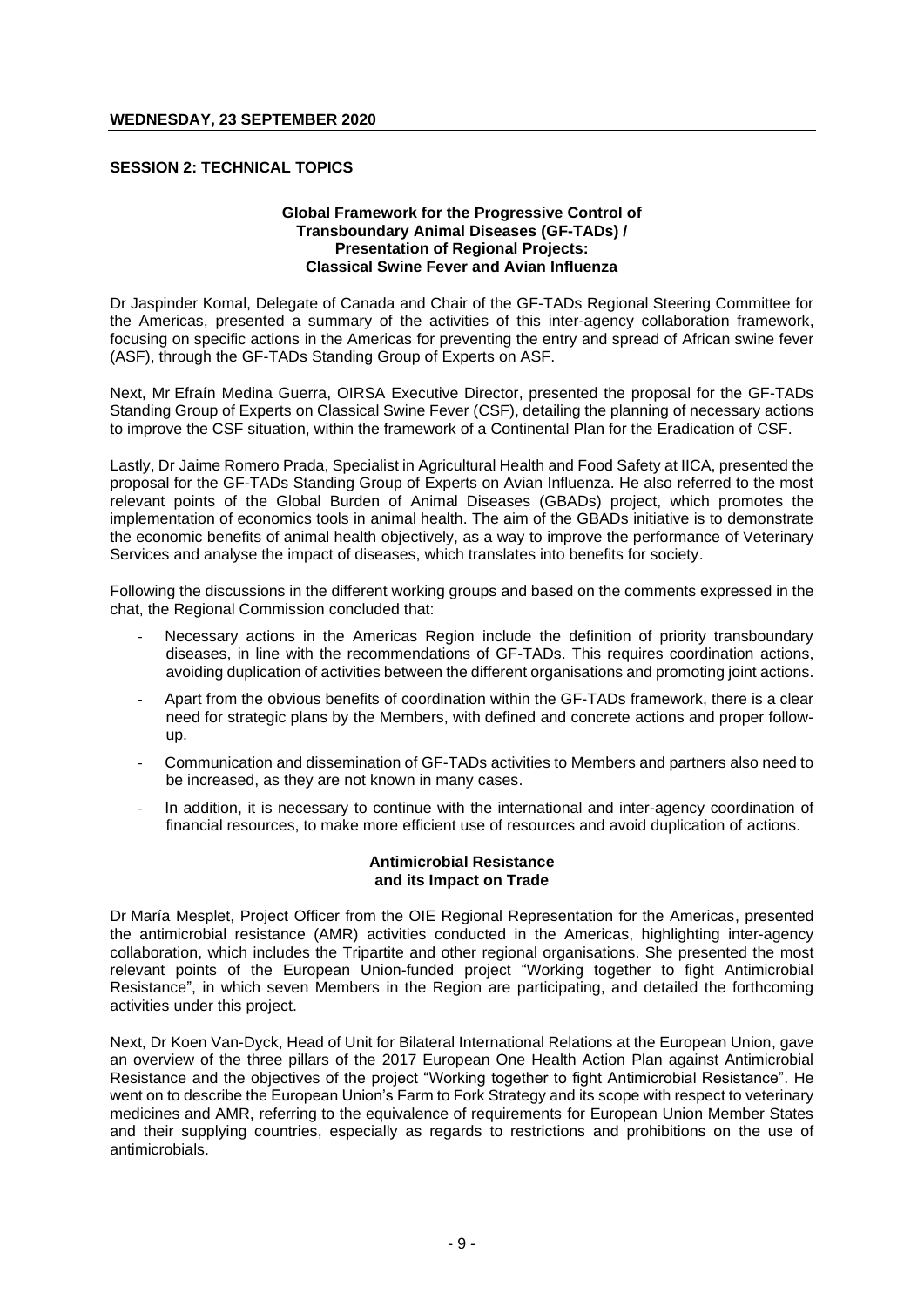Following the discussions in the different working groups and based on the comments expressed in the chat, the Regional Commission concluded the following:

- It is imperative for the "One Health" approach and the Tripartite's global actions to result in country-level actions. This requires Members to develop their national action plans with a proper legal basis, involving all competent authorities and stakeholders in a context of coordination and collaboration.
- The national action plans are expected to focus on surveillance and monitoring of antimicrobial resistance and use patterns. This calls for increased laboratory capacity, as well as enhanced awareness and education on the responsible and prudent use of antimicrobial agents.
- This comprehensive approach requires the participation of the animal production sector, making it necessary to establish public-private partnership strategies aimed at sustainable production.
- Nor should the role of research in the search for alternative therapeutic tools be forgotten, as well as the application of biosecurity measures and good livestock practices.
- Some of the priorities identified include the implementation of AMR surveillance and monitoring systems, measures to ensure the responsible and prudent use of antimicrobial agents, and education and awareness campaigns for all sectors involved.
- It is important and necessary to address the issue of antimicrobial use for non-medical purposes (use of antimicrobials as growth promoters), including antimicrobial use patterns, both at the policy level and with the partners involved, as well as trading partners, as it is quite a sensitive issue that impacts directly on AMR control.

# **OIE Strategy for Aquatic Animal Health**

Dr Alicia Gallardo Lagno, Vice-President of the OIE Aquatic Animal Health Standards Commission, presented the OIE Strategy for Aquatic Animal Health, describing the stages in its development and focusing on its most relevant points.

She discussed the global increase in production and trade in aquatic animals and their contribution to food security, to which diseases are the greatest threat. She also stressed the need for competent authorities in the Region to be empowered to meet these demands.

She explained that the OIE Strategy would improve aquatic animal health and welfare worldwide, contributing to sustainable economic growth, poverty alleviation and food security, thereby supporting the achievement of the Sustainable Development Goals.

She described the objectives, which include updating and applying OIE standards to safeguard animal health and ensure safe trade, building the capacity of Members and improving resilience to disease emergence. While OIE leadership is essential, it requires the support of Members and scientific networks, together with the private sector.

Following an exchange of views in plenary, the Regional Commission concluded that:

- There are great risks for aquaculture and its sustainability because of environmental pollution and its relationship with disease emergence, about which there is, unfortunately, insufficient information. In many cases, the lack of biosecurity measures and systems of surveillance and transparent notification of cases exacerbates such risks, in addition to the lack of properly trained professionals.
- The most relevant points in the Strategy relate to creating and building disease surveillance, diagnosis and control capacity, as well as raising awareness of the importance and usefulness of OIE standards, followed by the recognition of OIE leadership in this area and the importance of active work by the Delegates and National Focal Points for Aquatic Animals.
- Finally, production system resilience was considered to be a way to guarantee food security.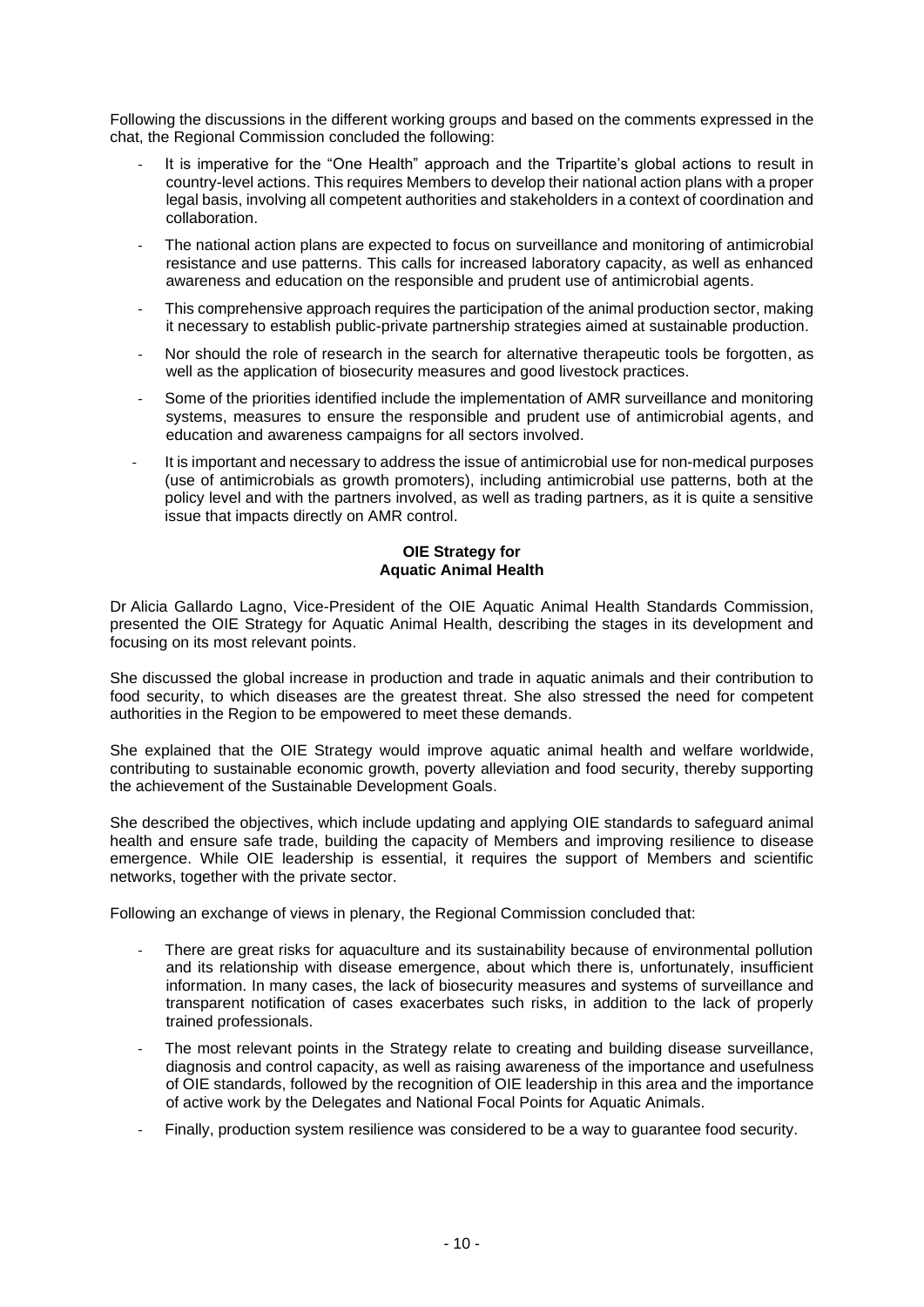#### **Progress in the implementation of the new OIE-WAHIS system and summary of the disease situation in the Region**

Dr Paula Cáceres Soto, Head of the World Animal Health Information and Analysis Department, presented a summary of the status of animal disease notifications by Members in the Americas, including the most relevant epidemiological events during the 2019-2020 period relating to infection with SARS-COV2, foot and mouth disease, classical swine fever and highly pathogenic and low pathogenic avian influenza.

She explained that animal cases of infection with SARS-COV-2 were still rare, as humans were the main host of the current pandemic, reiterating the need to provide the OIE with timely and accurate information.

She added that the submission rates for the six-monthly reports had decreased in the Americas Region in 2019. The drop in the submission of the second six-monthly reports can be partially attributed to the launch of the new OIE-WAHIS system.

With respect to foot and mouth disease, she said that the epidemiological situation in the Region confirmed the great efforts made by Members to control the disease and report appropriately to the OIE.

She also noted that, as initiatives and campaigns had been launched in the Region to prevent the entry of ASF, these measures could have a positive impact on the eradication of CSF.

She added that no outbreaks of highly pathogenic avian influenza had been reported in the Region's wild bird population during the 2019-2020 period, raising some concern about the level of surveillance in wildlife.

Lastly, she said that the upcoming OIE-WAHIS system would feature several tools to better display the information provided and to enhance the use of this information for risk analysis. She stressed that this would only be possible if quality data were entered into the system.

Next, Dr Peter Melens, Deputy Head of the World Animal Health Information and Analysis Department, led a virtual tour of the new OIE-WAHIS platform interface, which now includes panels containing quantitative data on disease cases, timelines, control measures applied, and maps. He stressed the usefulness of the new functions, especially data export and higher-quality maps, which are useful for risk-based decision-making.

Dr Melens reported that OIE-WAHIS version 1 was expected to be released by the end of 2020. The project, which started in 2016, seeks to revitalise Members' reporting capacity and to facilitate access to and analysis of the data by all users. He described the platform's strategic objectives and provided an update on its progress, as well as on management activities during the transition to the new platform and after its launch.

He said that the OIE was committed to giving open access to OIE-WAHIS data, once they had been validated. He also confirmed that the OIE's role as steward of this type of data was to give open access to a strategic resource as a global public good, to enable the international regulatory and scientific community to consult and extract the data, combine it with data from a variety of other sources and analyse the data to help clarify and predict impacts on and prospects for animal and public health.

The OIE is also committed to interoperability and connectivity with national and regional systems to simplify data exchange, avoiding inefficiencies stemming from duplicate data entry and transcription errors.

The success of OIE-WAHIS will be one of the foundations for the development of the OIE Digital Transformation strategy.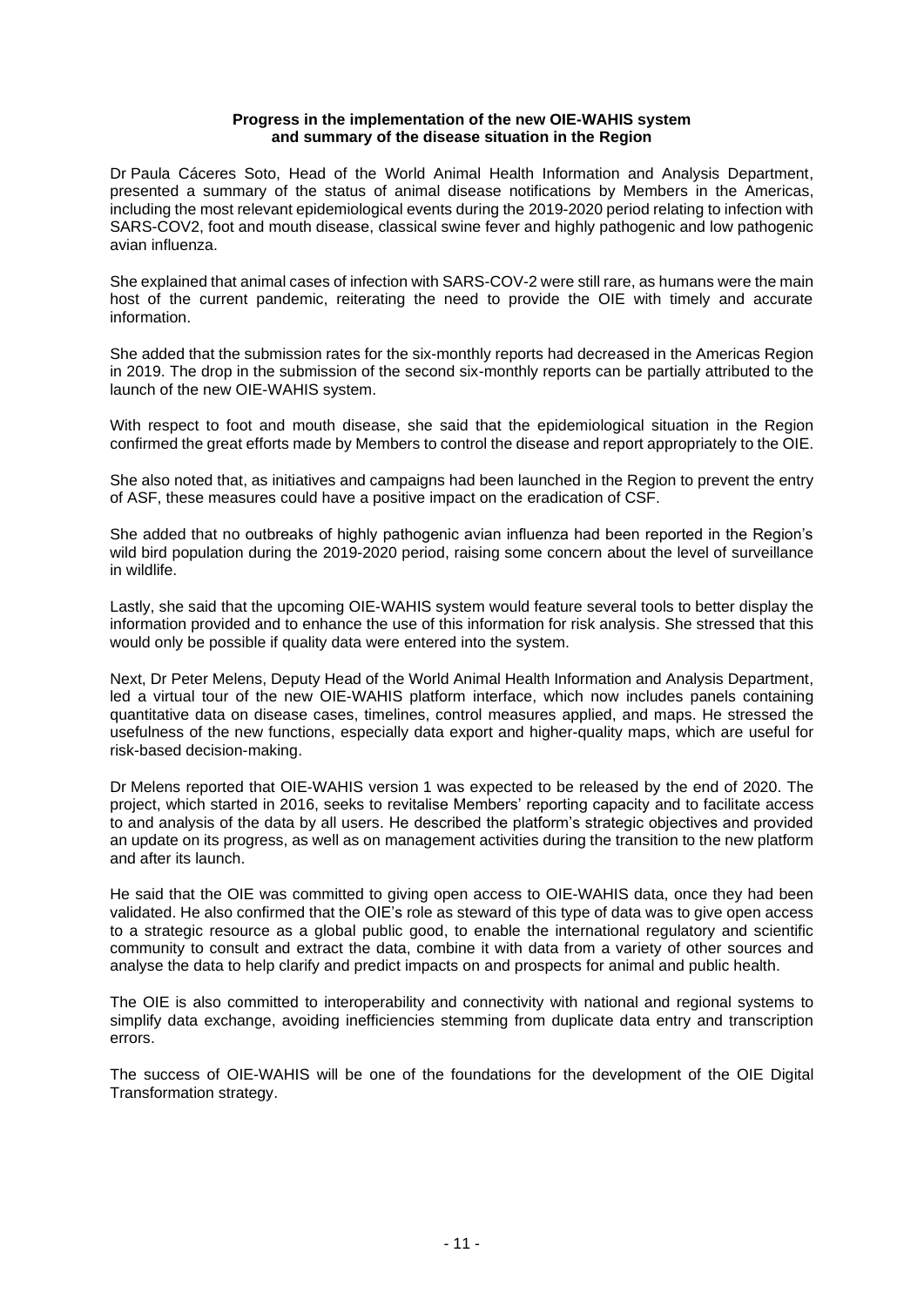Following an exchange of views in plenary, the Regional Commission concluded that:

- It is important to collect and share all relevant information available on animal cases of infection with SARS-COV2 to improve our understanding of the epidemiology of the disease and its public health consequences.
- Given the progress in controlling foot and mouth disease in the Region, Members should continue their efforts to achieve complete eradication of the disease.
- Members are encouraged to step up efforts to eradicate CSF from the continent, as the simultaneous presence of both CSF and ASF could make the early detection, control and eradication of each disease extremely difficult.
- Members are encouraged to continue reporting information on the circulation of avian influenza viruses in the Region, maintaining a high level of spatial and quantitative detail.
- Unlike in the case of terrestrial animal diseases, there are difficulties in collecting information and updating the situation of aquatic animal diseases in the Region.
- As regards to existing constraints on increasing aquatic animal disease notification, it is necessary to build the capacity of field and laboratory personnel, as well as to provide adequate facilities and equipment. These points were seen as the basis for timely and accurate disease reporting.
- Greater interaction with other national agencies and the private sector is needed to increase wildlife disease reporting. It is also necessary to build surveillance and laboratory diagnostic capacity. Increased diagnostic capacity will result in better reporting.
- Members with outstanding six-monthly reports are strongly encouraged to submit them as soon as the new OIE-WAHIS platform is available, for the benefit of the international community and their own transparency.
- The OIE-WAHIS platform will provide users with more and better transparency, speedy notification, quality reports and, hence, better quantitative data.
- The main benefit of the new OIE-WAHIS system lies in making information available for risk analysis and monitoring the animal disease status of trading partners. It was noted that this benefit depended on transparency in timely disease notification by Members.
- Collaborative efforts by Members to provide high-quality, transparent, timely data will ensure the OIE's role as a data steward in the era of "Big Data". All this information will be extremely useful in developing appropriate animal health and veterinary public health policies for the public good.

# **Required competencies of Veterinary Services in the context of international trade: opportunities and challenges**

Dr Francisco D'Alessio, Deputy Head of the Standards Department, gave a summary of the work done for OIE 2020 Technical Item entitled "Required competencies of Veterinary Services in the context of international trade: opportunities and challenges"<sup>17</sup>.

He briefly described the content of the Technical Item, which includes issues relating to the World Trade Organization agreements and OIE standards, the role of Veterinary Services, the applicable tools for building trade capacity and the Standards Observatory and online training tools developed by the OIE.

He ended by inviting the participants to review the document in detail, which is available online,<sup>17</sup> as well as to take part in the online discussion forum dedicated to the 2020 Technical Item, which features on the same web page.

<sup>17</sup> <https://www.oie.int/technicalitem2020>